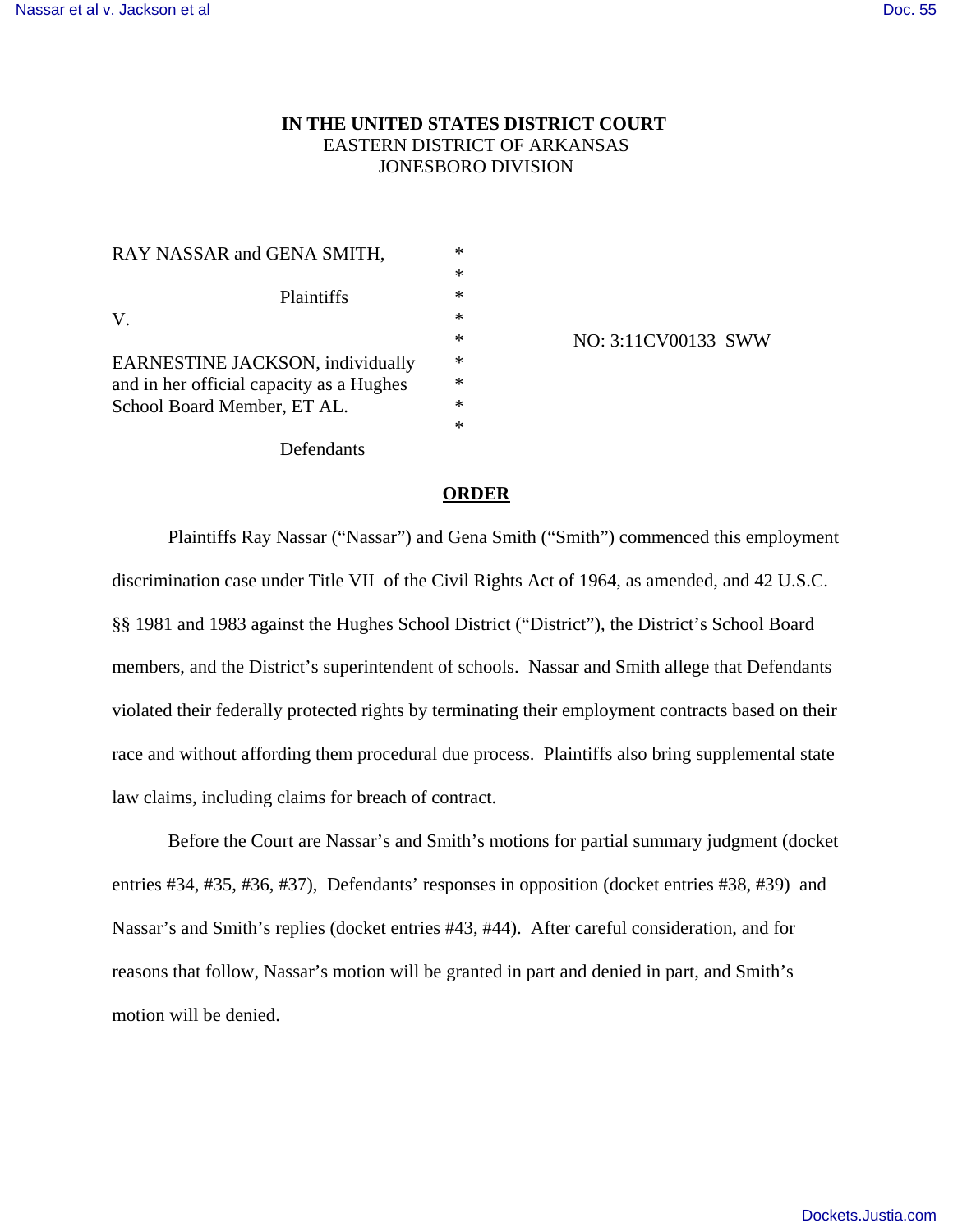### **I. Summary Judgment Standard of Review**

Plaintiffs seek summary judgment on their claims that Defendants terminated their employment contracts without providing them procedural due process and in breach of contract. Summary judgment is appropriate when "the pleadings, the discovery and disclosure materials on file, and any affidavits show that there is no genuine issue as to any material fact and that the movant is entitled to judgment as a matter of law." Fed. R. Civ. P. 56(c). As a prerequisite to summary judgment, a moving party must demonstrate "an absence of evidence to support the non-moving party's case." *Celotex Corp. v. Catrett*, 477 U.S. 317, 325 (1986). Once the moving party has properly supported its motion for summary judgment, the non-moving party must "do more than simply show there is some metaphysical doubt as to the material facts." *Matsushita Elec. Indus. Co. v. Zenith Radio Corp*., 475 U.S. 574, 586 (1986).

The non-moving party may not rest on mere allegations or denials of his pleading but must "come forward with 'specific facts showing a genuine issue for trial.'" *Id*. at 587 (quoting Fed. R. Civ. P. 56(e)). "[A] genuine issue of material fact exists if: (1) there is a dispute of fact; (2) the disputed fact is material to the outcome of the case; and (3) the dispute is genuine, that is, a reasonable jury could return a verdict for either party." *RSBI Aerospace, Inc. v. Affiliated FM Ins. Co.*, 49 F.3d 399, 401 (8<sup>th</sup> Cir. 1995).

### **II. Plaintiff Nassar's Motion for Partial Summary Judgment**

The following facts are undisputed.<sup>1</sup> Nassar served as the District's superintendent of

<sup>1</sup>Local Rule 56.1 provides that a party moving for summary judgment must submit a statement of the material facts as to which it contends there is no genuine issue to be tried, and the non-moving party must file a responsive statement of the material facts as to which it contends a genuine issue exists to be tried. "All material facts set forth in the statement filed by the moving party . . . shall be deemed admitted unless controverted by the statement filed by the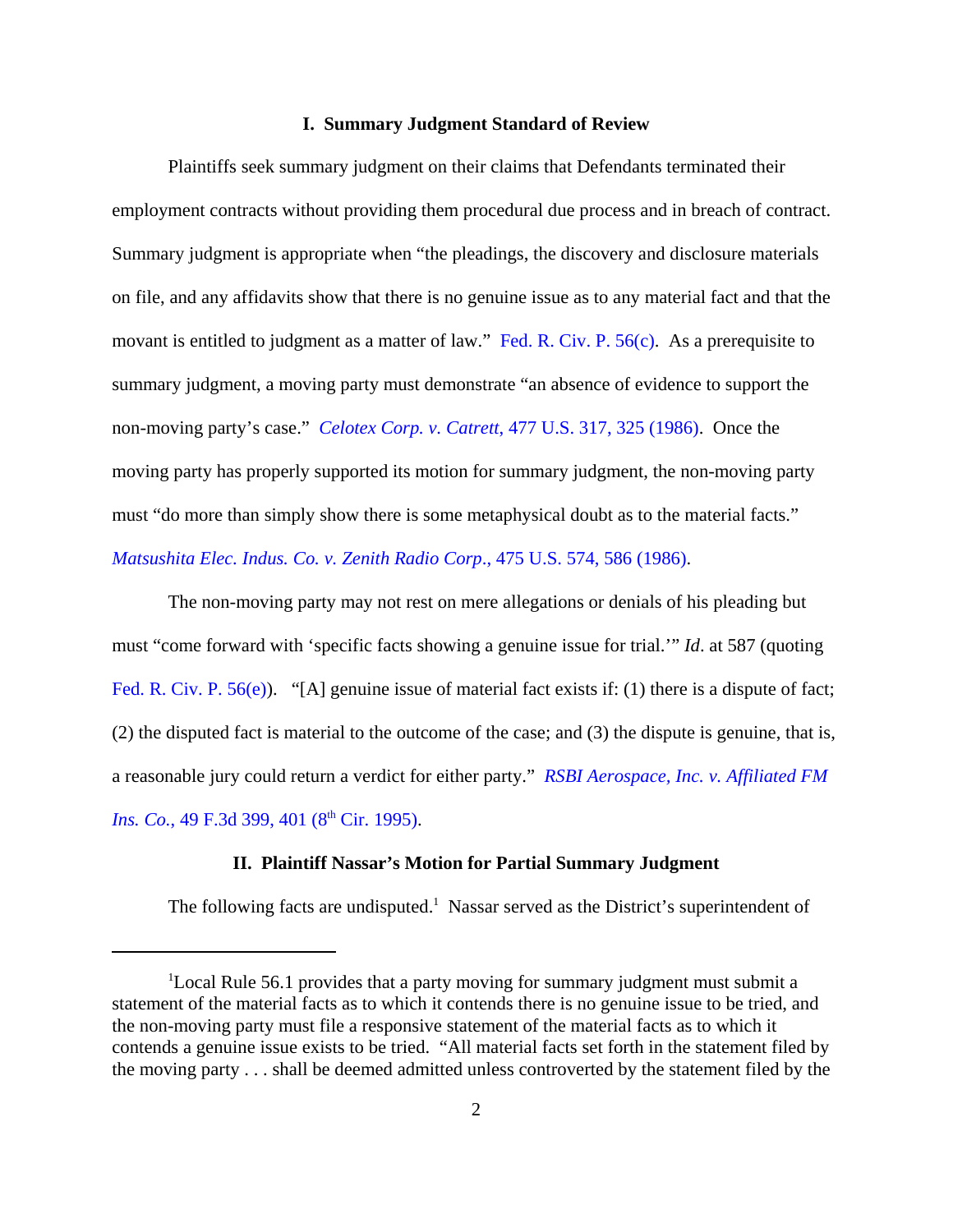schools pursuant to a three-year contract for the period July 1, 2010 through June 30, 2013. Nassar's contract provided that he would be paid \$274,000 in 72 installments, plus benefits including the use of a school cell phone and vehicle and payment of all professional dues. *See* docket entry #35, Ex. A. Although the District hired Nassar to perform the duties of superintendent, his employment contract is set forth on a form titled "Teacher's Contract," which contains the following provision:

BOARD POLICIES: The personnel policies of each school district in effect at the time a teacher's contract is entered into or renewed shall be considered to be incorporated as terms of said contract and shall be binding upon both parties unless changed by mutual consent. (Act 224 of 1983).

On January 14, 2011 Nassar met with Defendant Jackson, a member of the school board. During the meeting, Jackson called Nassar a liar and cursed at him,<sup>2</sup> and Nassar admits that he uttered the following statement: "Get your ass out of my office or I'm going to call the police . . . have a nice day." Docket entry #35, at 3.

Jackson informed other board members about her meeting with Nassar, and the school board called a special meeting for January 19, 2011. Written notice of the meeting stated only that the meeting concerned "contracts [and] personnel." *See* docket entry #35, Ex. B.

Immediately after the meeting convened on January 19, 2011, the school board went into a closed meeting, which did not include Nassar. Nassar sat in the public gallery during the closed meeting. When the board members returned to the gallery after the private session, they

non-moving party . . . . " Local Rule 56.1(c).

<sup>&</sup>lt;sup>2</sup>In deposition, Jackson acknowledged that she used the word "bullshit" during her meeting with Nassar. *See* docket entry #35, Ex. H at 48.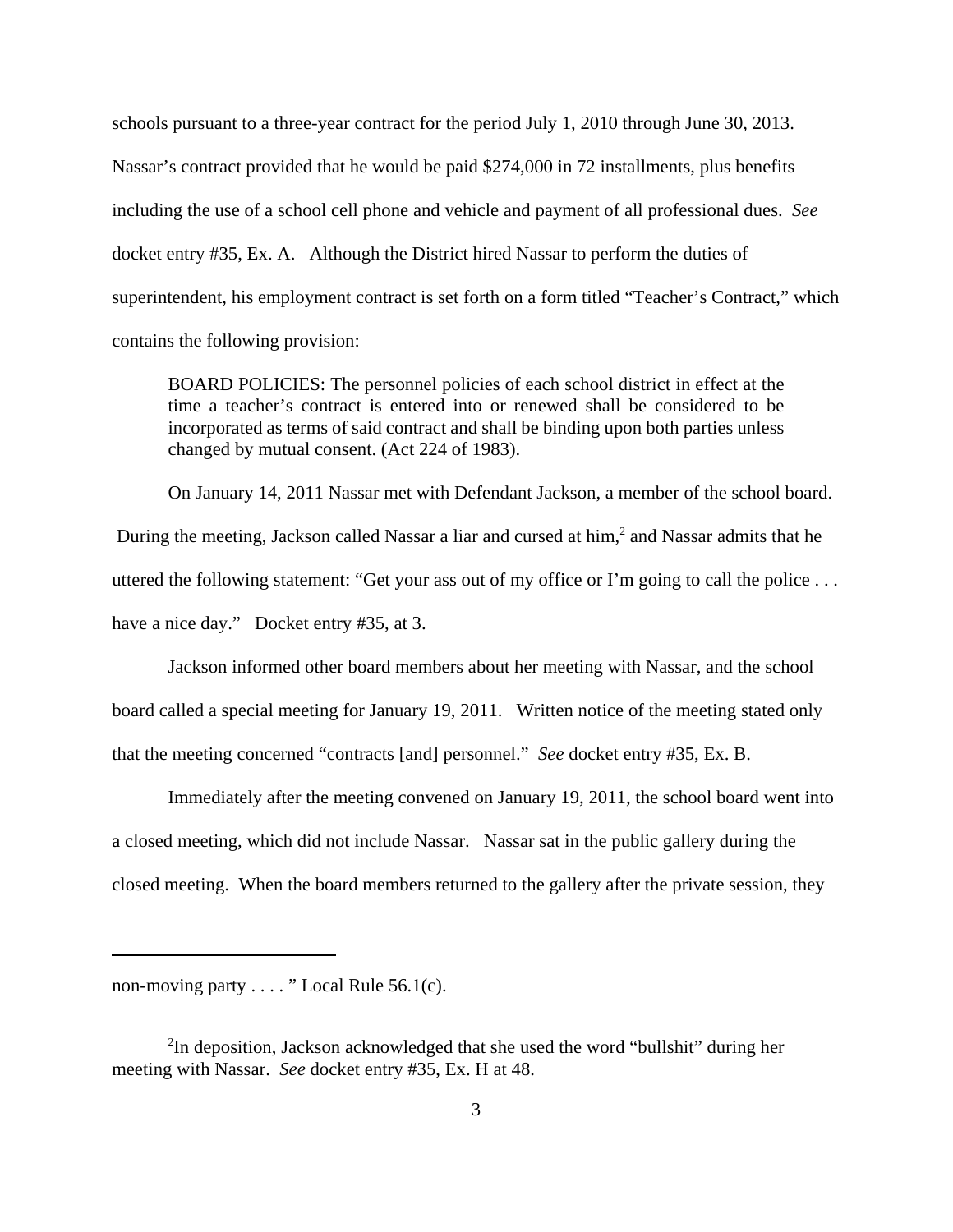announced that Nassar was suspended without pay. According to Jackson, who attended the meeting, Nassar's "insubordination" was the topic of the closed meeting.

By letter dated January 25, 2011, the school board president, Defendant Robinson, directed Nassar to surrender his keys, vehicle, credit cards, passwords, and codes to the interim superintendent. Docket entry #35, Ex. C. Nassar hired an attorney, who wrote two letters to the school board, protesting Nassar's suspension and requesting that he be reinstated as the superintendent.

Neither Nassar nor his attorney received any communication from the board, and they attended the next regularly-scheduled school board meeting on February 8, 2011, during which the board members retired into a closed, executive session. After learning that the board would discuss Nassar's contract during the closed meeting, Nassar's attorney requested permission to attend. The board permitted Nassar to attend the executive session, but it barred Nassar's attorney from the meeting. While Nassar was present during the executive session, the board did not discuss the reason for his suspension, and Nassar was expelled from the meeting before it ended.

After the board members returned from executive session, they announced that Nassar's contract had been terminated and that he would receive compensation from the date of his suspension up to February 8, 2011. After that announcement, Defendant Robinson, the Board's president, handed a letter to Nassar, dated February 7, 2011, which reads as follows:

You have been suspended as the Superintendent of the Hughes School District. The reasons for your suspension include the incident that [occurred] in our central office between you and a school board member. We discussed this action at our board meeting on January 19, 2011.

4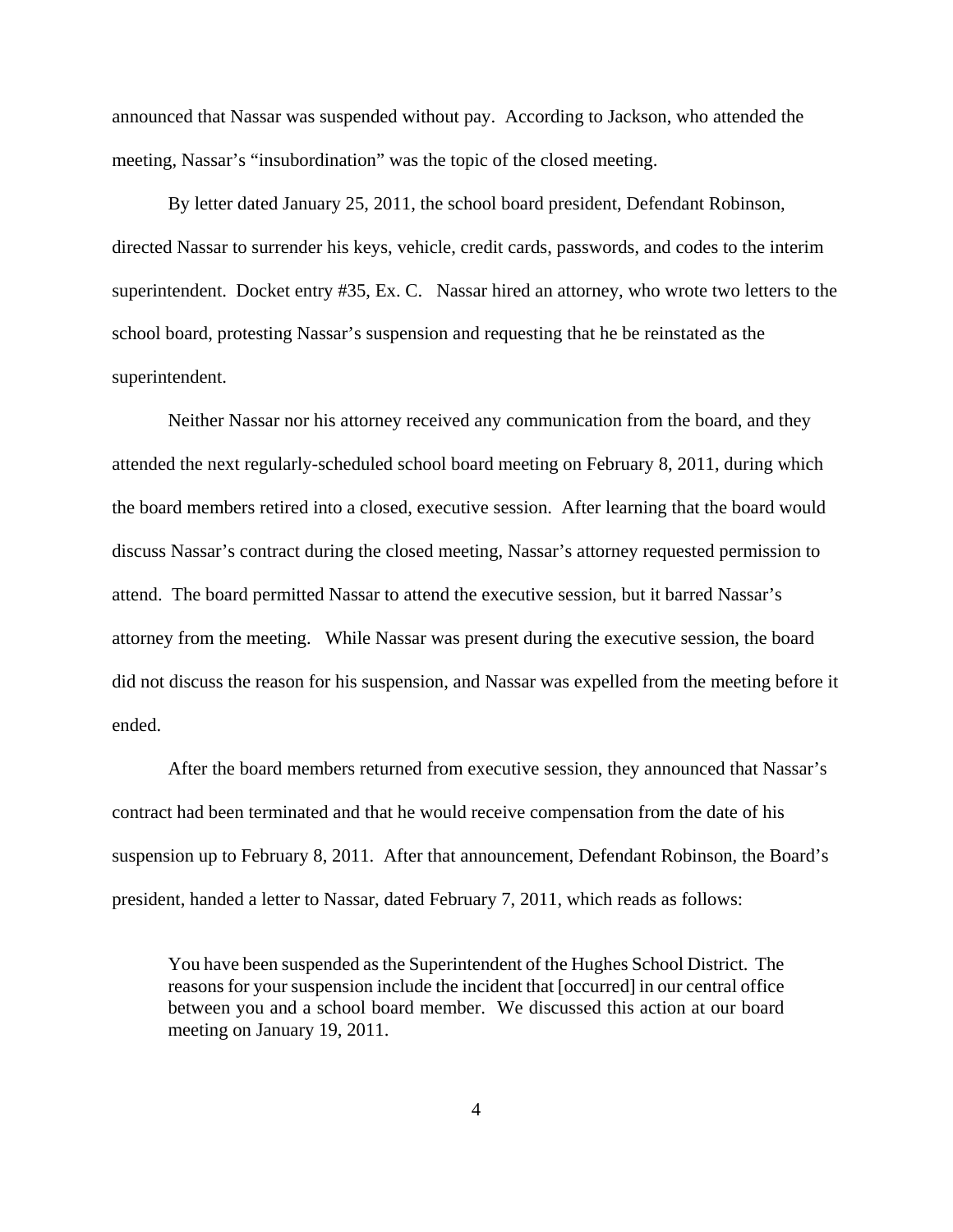You attended the board meeting on January 19, 2011 and admitted to the board that you behaved in the way described by Ms. Jackson. You used profanity in the presence of other office staff and told Ms. Jackson to get her "\*ss" out of your office and not to return. You warned Ms. Jackson that [if] she was to return to your office, you would call the police.

Your contract requires that you carry forth the duties of a Superintendent. You must carry yourself in a way that is becoming of a superintendent of schools. Your display on that day was beyond what is acceptable to this board.

Members of the board expressed to you that they have lost confidence in your ability to lead the district. Their loss of confidence includes this event and other matters which have been occurring in the district.

The board meets tomorrow night. At this meeting, I will ask that the board take formal steps to decide whether to reinstate you, terminate you or something in between. If you have any questions, please do not hesitate to contact me.

Docket entry #35, Ex. G. It is undisputed that prior to the termination of Nassar's contract on

February 8, 2011, neither the board, nor anyone on behalf of the board, presented Nassar the

foregoing letter.

By letter to Robinson dated February 9, 2011, Nassar's attorney requested a hearing

regarding his termination. By letter dated February 17, 2011, counsel for the board denied

Nassar's request for a hearing.

# **A. Procedural Due Process**.

Plaintiffs suing under 42 U.S.C. § 1983 must establish two essential elements: (1) that the defendant committed the complained-of conduct under color of state law, and (2) that the conduct deprived the plaintiff of a right secured by the Constitution or laws of the United States. *See* 42 U.S.C. § 1983. In this case, there is no dispute that Defendants acted under color of state law during the complained-of events,<sup>3</sup> but Defendants assert that genuine issues for trial exist

<sup>&</sup>lt;sup>3"</sup>[A] public employee acts under color of state law while acting in his official capacity or while exercising his responsibilities pursuant to state law." *Roe v. Humke*, 128 F.3d 1213, 1215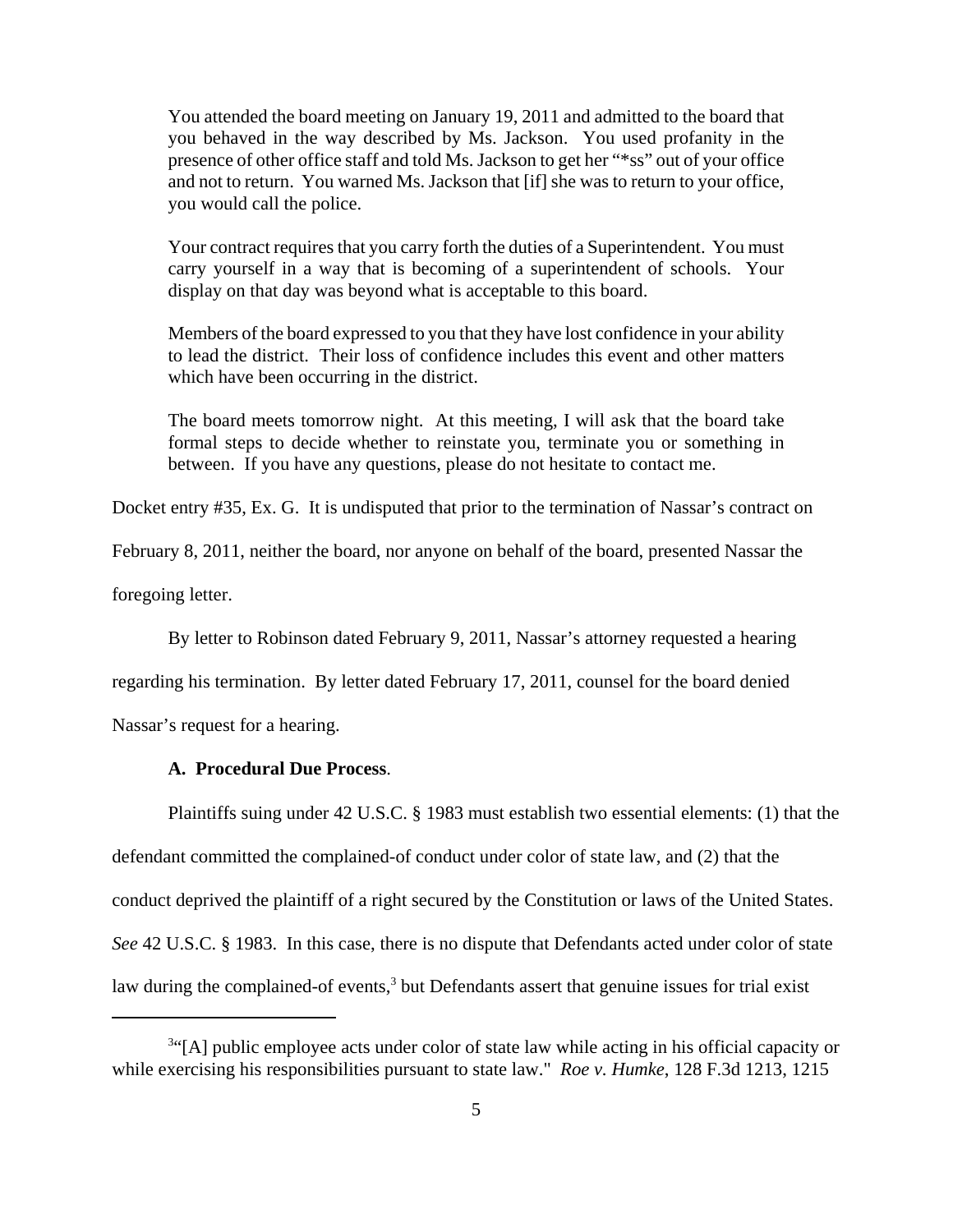regarding Nassar's claim that they terminated his contract without affording him procedural due process.

To establish a violation of procedural due process, Nassar must establish the existence of a constitutionally protected property interest. *See Marler v. Missouri State Bd. Of Optometry*, 102 F.3d 1453, 1456 ( $8<sup>th</sup>$  Cir. 1996). "Property interests . . . are created and their dimensions are defined by existing rules or understandings that stem from an independent source such as state law–rules or understandings that secure certain benefits and that support claims of entitlement to those benefits." *Board of Regents of State Colleges v. Roth*, 92 S.Ct. 2701, 2709 (1972).

"[Eighth Circuit] cases clearly establish that public employees are entitled to procedural due process when they are fired from positions in which they have a legitimate expectation of continued employment, that is, when the employee's entitlement to the job is sufficiently certain so as to amount to a constitutionally protected property interest." *Holloway v. Reeves,* 277 F.3d 1035, 1038 (8<sup>th</sup> Cir. 2002)(citation omitted)(finding that superintendent with more than two years remaining on his contract had a legitimate expectation of continued employment). The Court finds that Nassar's contract, which specifies Nassar would serve as superintendent from July 1, 2010 through June 30, 2013, gave Nassar a legitimate expectation of continued employment. *See Moore v. Warwick Public School Dist. No. 29, 794 F2d 322, 326 (8<sup>th</sup> Cir. 1986)(finding that* superintendent had a protected property right by virtue of his one-year contract with school district); *see also Crain Industries, Inc. v. Cass,* 305 Ark. 566, 570-571, 810 S.W.2d 910, 913 (1991)(noting an exception to the employment-at-will doctrine "where there is an agreement that the employment is for a specified time, in which case firing may be only for cause  $\dots$  ").

 $(8^{th}$  Cir. 1997).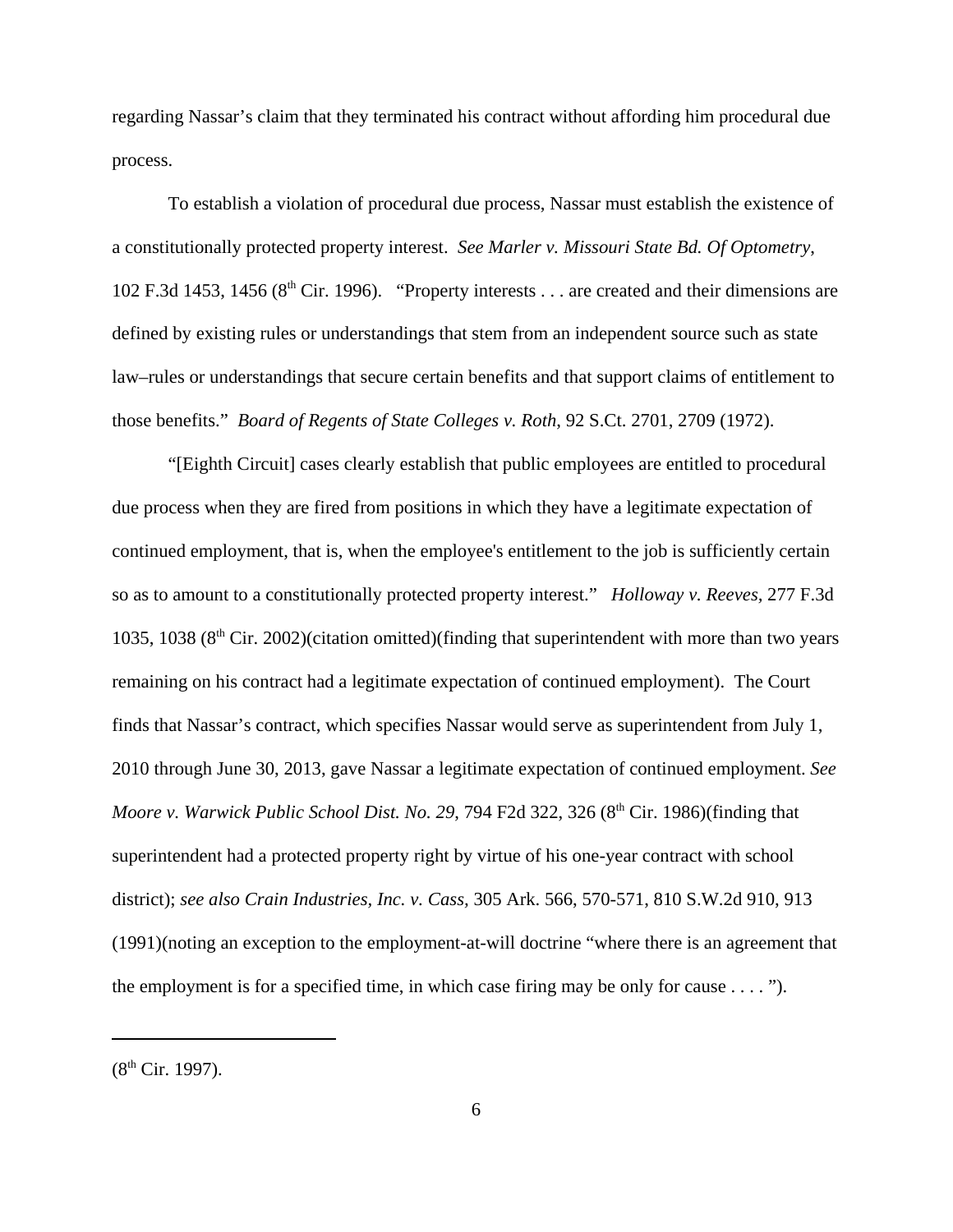Having determined that Nassar had a property interest in continued employment, the next question is whether the Board afforded Nassar the process due before it terminated his contract. When a public employee possesses a property interest in continued employment, the Due Process Clause requires "that, prior to termination, the employee be given oral or written notice of the charges, an explanation of the employer's evidence, and an opportunity to respond." *Riggins v. Bd. Of Regents of Univ. of Nebraska, 790 F.2d 707, 710 (8<sup>th</sup> Cir. 1986) (citing Cleveland Bd. of Educ. v. Loudermill*, 105 S.Ct. 1487, 1495 (1985)). Here, it is undisputed that prior to the termination of Nassar's contract, he did not receive written notice of the reasons for his termination. And even assuming that Nassar received oral notice of the charges against him, the undisputed record shows that he did not receive an opportunity to respond to the charges against him, either before or after his termination. A fundamental requirement of procedural due process is the opportunity to be heard, at a meaningful time and in a meaningful manner.

The Court finds, as a matter of law, that Nassar was deprived of a protected property interest without due process. However, the question of the appropriate remedy for this constitutional deprivation remains an issue for trial. *See Hopkins v. Saunders*, 199 F.3d 968, 979  $(8<sup>th</sup> Cir. 1999)$ ("Where an employee would have been discharged even if he had received due process, i.e. was discharged for cause, his sole injury is the lack of process and only nominal damages are proper.").

#### **B. Breach of Contract**

Nassar contends that he is entitled to summary judgment in his favor on his breach of contract claim. According to Nassar, it is "beyond argument" that the District breached its contract with him because "Defendants' grounds for terminating him were vague and arbitrary." Docket entry #35, at 16. Nassar argues that his contract "contains no language requiring any

7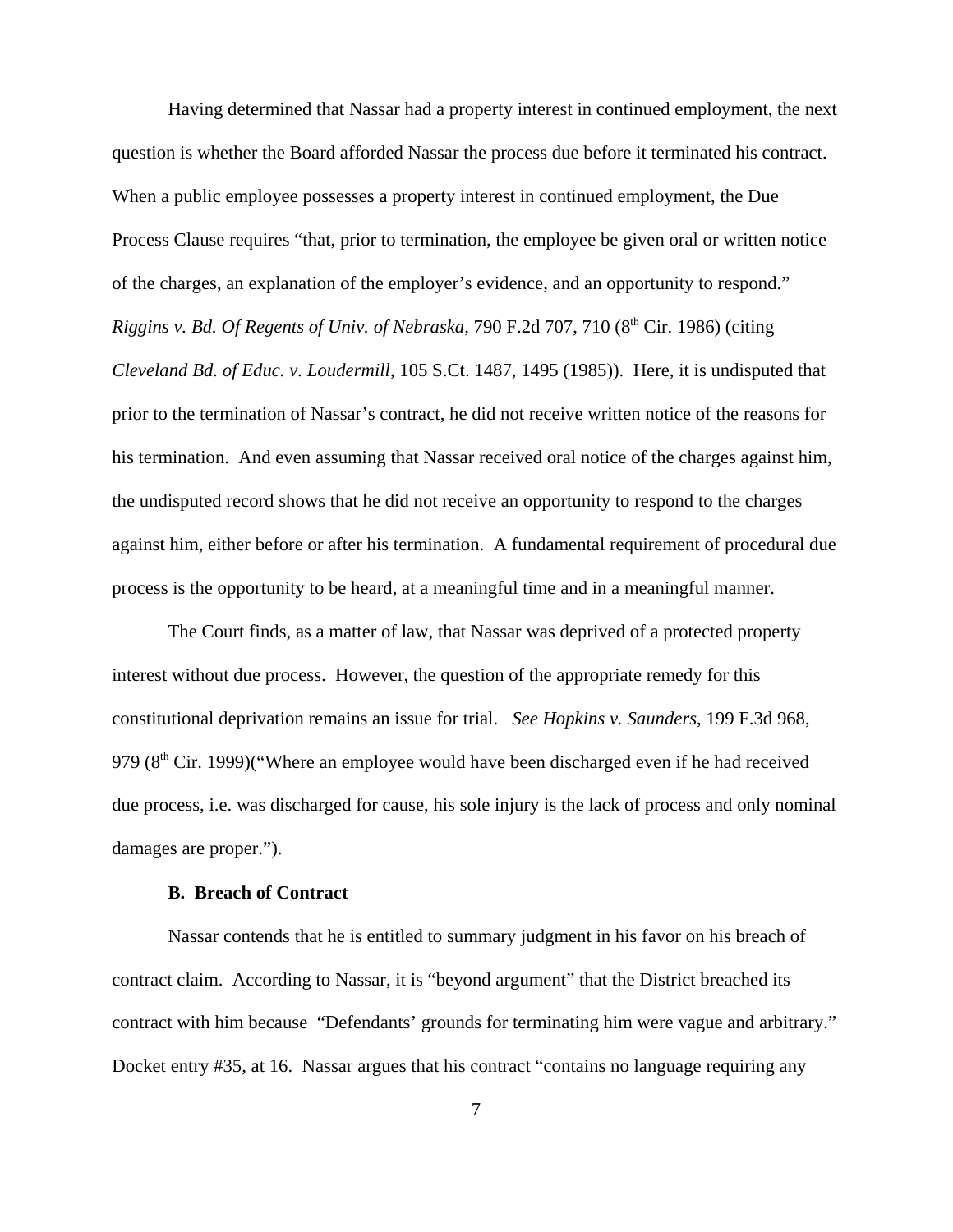particular standard of conduct" and that the "Board may not fire a superintendent . . . for vague or ambiguous reasons."<sup>4</sup> *Id*. at 12.

To merit the summary adjudication of his breach of contract claim, Nassar must support his motion with credible evidence establishing each element of his claim. If Nassar fails to meet his initial burden, the Court must deny his motion, regardless of Defendants' response. *See Celotex Corp. v. Catrett*, 477 U .S. 317, 323 (1986). Under Arkansas law, an employment contract for a definite term may not be terminated before the end of the term, except for cause or by mutual agreement, unless the right to do so is reserved in the contract. *See Griffin v. Erickson*, 277 Ark. 433, 437, 642 S.W.2d 308, 310 (1982). Nassar shoulders that burden to prove that he was terminated without good cause, and he has failed to point to evidence showing that his termination was unjustified. *See Joshua v. McBride*, 19 Ark. App. 31, 716 S.W.2d 215 (1986) ("Whether justification exists for termination of the contract under the facts and circumstances of a case is usually a question of fact.").

#### **II. Plaintiff Smith's Motion for Partial Summary Judgment**

Pursuant to a contract entered September 15, 2010, the District employed Smith as its general business manager for "a period of 12 months, representing 240 days, beginning on the 1<sup>st</sup> day of July, 2010." Docket entry #37, Ex. A. Smith's contract provided that she would receive \$40,392.

<sup>&</sup>lt;sup>4</sup>Nassar cites *Stephenson v. Davenport Community School District*, 110 F.3d 1303 (8<sup>th</sup>) Cir. 1997) for the proposition that "A Board may not fire a superintendent . . . for vague and ambiguous reasons." Docket entry #35, at 12. In *Stephenson*, the Eighth Circuit considered whether a school district's regulation prohibiting gang symbols violated the void-for-vagueness doctrine embodied in the Due Process Clauses of the Fourteenth and Fifth Amendments. Nassar does not challenge the constitutionality of a policy or regulation, and the Court finds no connection between the void-for-vagueness doctrine and Nassar's claim for breach of contract.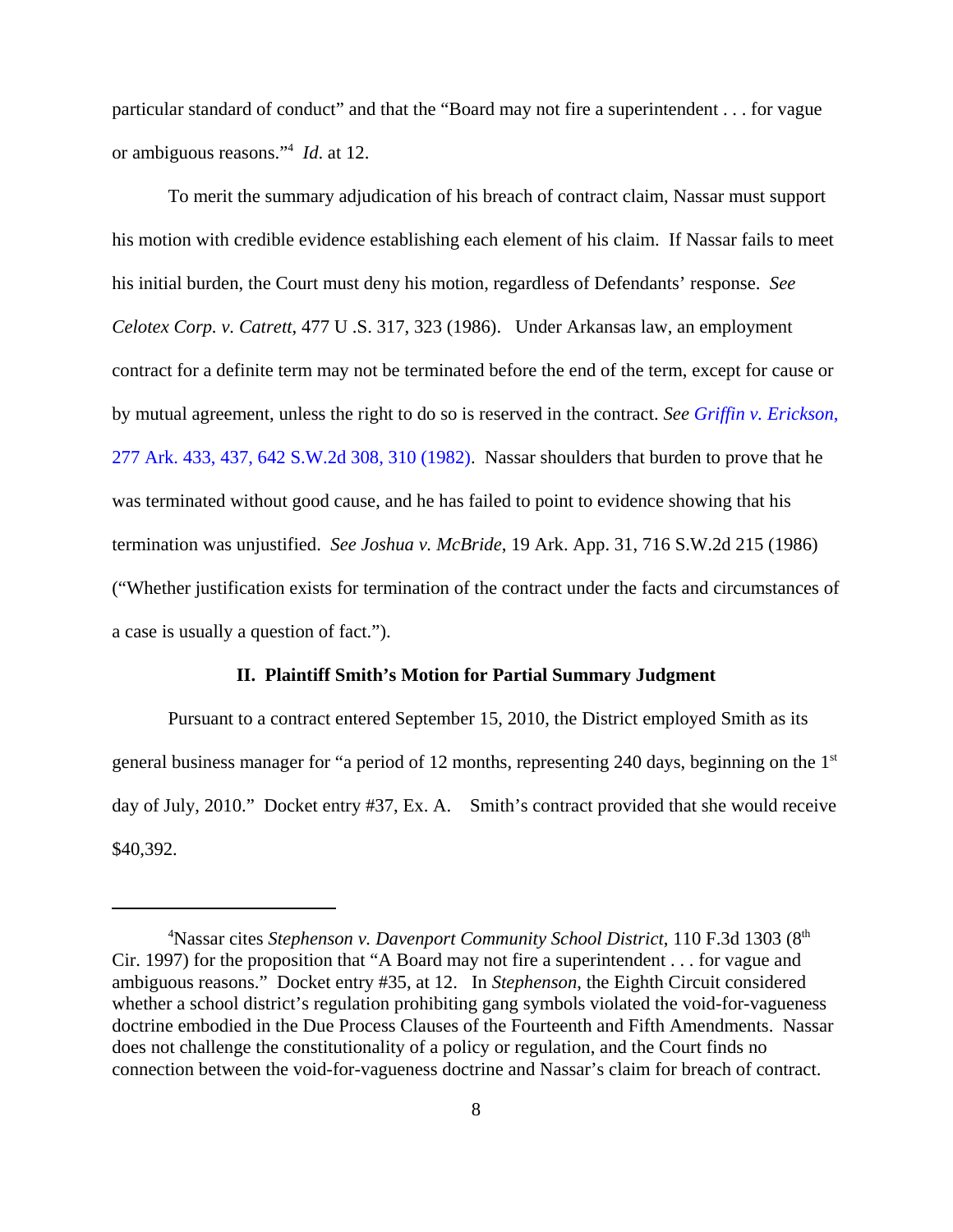After the District terminated Nassar's contract, it hired a new superintendent, Jimmy Wilkins. Initially, Wilkins assured Smith that her job was secure, but on February 17, 2011, Wilkins handed Smith a memo, which reads as follows:

To: Mrs. G. Smith From: J. Wilkins

As a follow-up to our meeting yesterday, you have been reassigned to Mr. Bruce effective today. Mr. Bruce will instruct you on your daily duties.

Docket entry #27, Ex. D.

Wilkins named another District employee, Sherry Thomas, as the District's general business manager, and he reassigned Smith to work in a secretarial position. At the next regularly-scheduled Board meeting, the Board, without discussion, approved Wilkins's recommendation to reassign Smith. Subsequently, Smith requested a hearing before the Board, which was held on May 3, 2011. Prior to the May 3 hearing, the Board gave Smith no reason for her reassignment. And during the hearing, when asked why he reassigned Smith to a secretarial position, Wilkins answered: "Because I can."

During the May 3 hearing, Smith's counsel presented a copy of a letter to Sherry Thomas, the person who replaced Smith as general business manager. The letter to Thomas, written by a former superintendent, reprimands Thomas for transferring sick leave earned by former District employees. The letter reads as follows:

On or about January 24, 2009, I became aware of your having completed several Sick Leave forms, transferring leave from others, including former employees, to three employees, one of whom is your daughter.

In addition, the forms, with one exception, were not signed to signify their approval of the transfers. Since some of the persons from whom you transferred days are no longer employed in the District, they have no ability to transfer sick leave days. In fact, you filled out the transfer forms, yourself.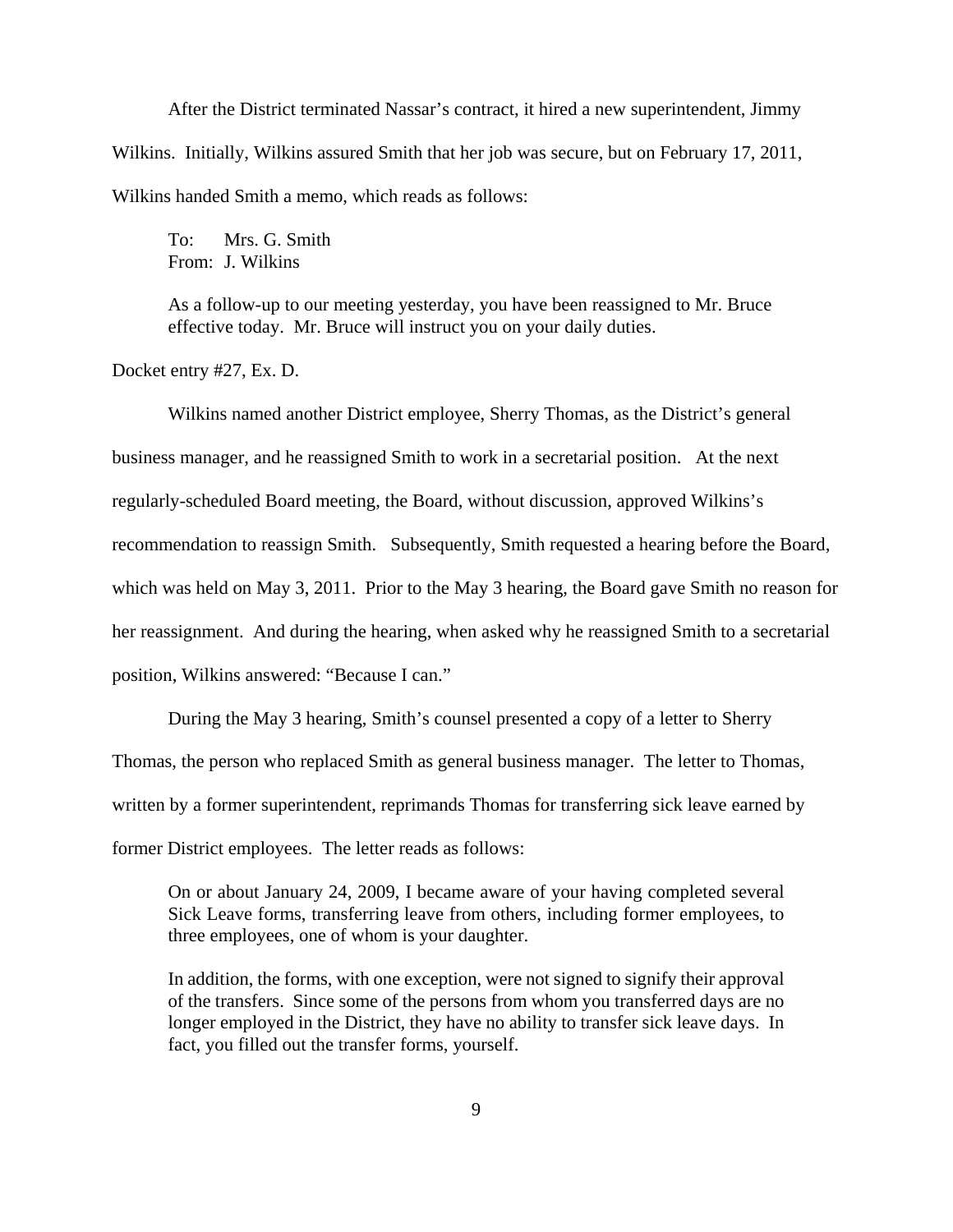You should also understand that your having attempted to transfer sick leave to a member of your family looks very improper, and it is.

You have informed me that the records have been corrected.

In the future, if sick leave is transferred, it will be done in a manner consistent with District policy. The transfer form will be filled out and singed by the person transferring the sick leave days. There will be no transfers of sick leave from those not currently employed in the District. Any recurrence of this incident, or anything similar, could result in your dismissal.

Docket entry #37, Ex. F.

After Smith's counsel presented the letter to the board, board members demanded to

know how Smith had obtained the letter. When Smith gave no definitive answer as to how she

came to possess the letter, board members began inquiring into matters including: (1) whether

Smith submitted an insurance claim for a stolen camera; (2) whether Smith was Nassar's

girlfriend; and (3) whether Smith had received excessive overtime pay. Smith had not received

prior notice that the foregoing topics would be at issue during the meeting. After questioning

Smith, the board went into a closed meeting. When the board members returned to the public

meeting, board member Jeff Spaletta moved to amend Wilkins's recommendation to reassign

Smith and to terminate Smith effective immediately. The motion passed unanimously.

In an undated letter to Smith, Wilkins wrote:

This correspondence is to officially inform you of a decision made by the Hughes School Board of Directors . . . in regards to your hearing. The Board met in special session on Tuesday, May 3, 2011 at 6:00 o'clock p.m.

After hearing testimony both from the District and yourself the Board voted, because of new evidence presented by you, to modify the Superintendent's recommendation of your pay as the principal's secretary but to terminate your employment immediately. If any pay is owned to you it will be sent via certified mail.

As it relates to your vacation days, please review the enclosed documents.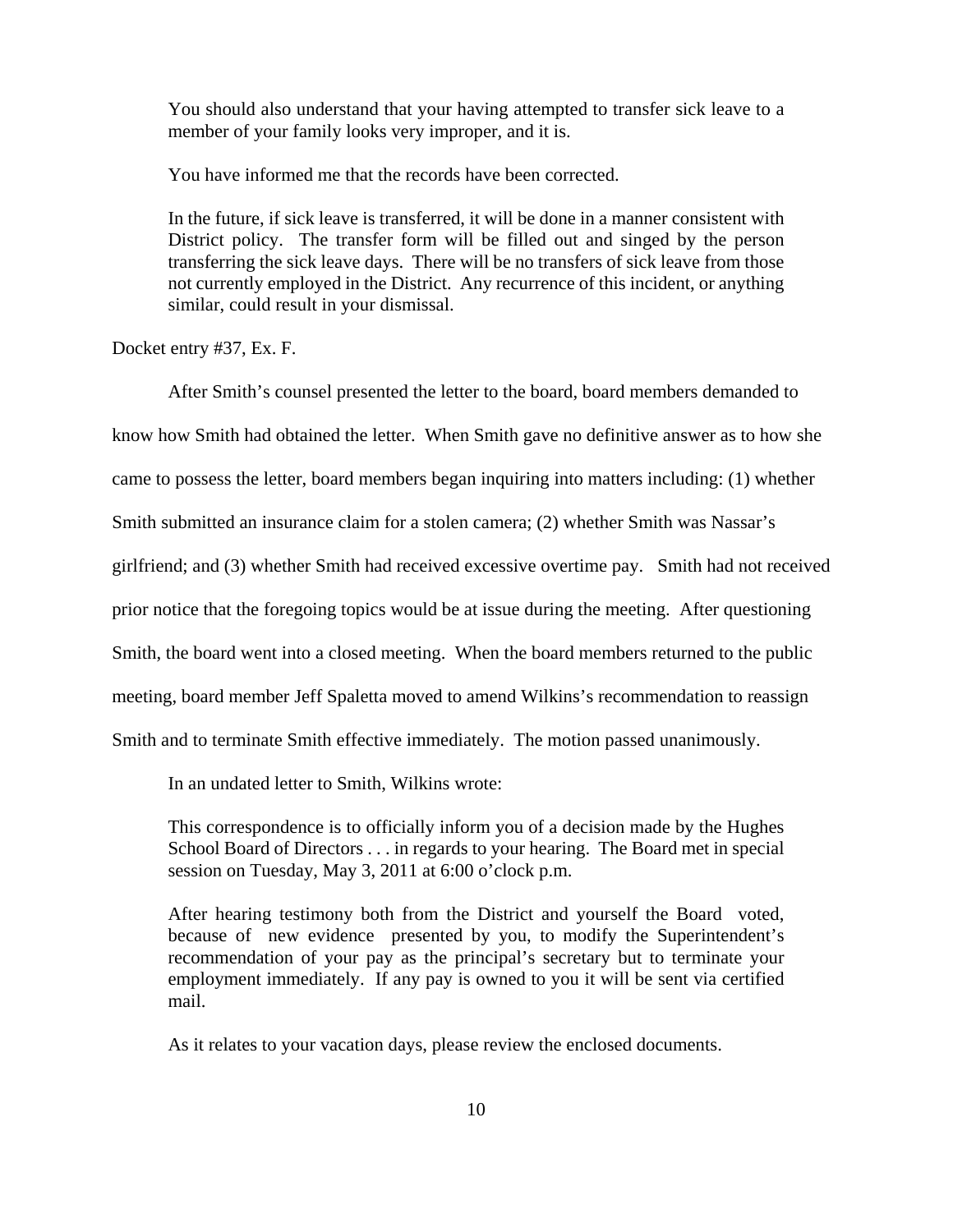Docket entry #37, Ex. H.

# **A**. **Procedural Due Process**

In support of her motion for partial summary judgment, Smith asserts that she had a property right in the remaining term of her one-year contract with the district. Although public employees are entitled to procedural due process when they are fired from positions in which they have a legitimate expectation of continued employment, there is no constitutionally protected property interest in a particular job assignment or position, aside from the economic benefits of the job. *See Holloway v. Reeves*, 277 F.3d 1035, 1040 (8<sup>th</sup> Cir. 2002). Here, Wilkins's post-termination letter to Smith states that any pay due Smith would be sent to her via certified mail, and Smith does not allege that the Board failed to pay her money due under the terms of her contract. Accordingly, Smith has failed to present facts demonstrating an essential element of her due process claim, and her motion for summary judgment on that claim must be denied.

#### **B. Breach of Contract**

Smith contends that the District breached a duty to allow her to continue in her position as business manager. According to Smith, it is clear that the District breached her contract because "a party breaches a contract when the party does not do what the contract requires of him." Docket entry #37, at 10(quoting Arkansas Model Instruction 2401).

Like Nassar, Smith shoulders that burden to prove, by a preponderance of the evidence, that the District breached her employment contract by terminating her without good cause. *See Greenwood School Dist. v. Leonard*, 102 Ark. App. 324, 328, 285 S.W.3d 284, 288 (2008). Additionally, Smith must show that she suffered damage as a result of the District's breach. *See Ultracuts Ltd. v. Wal–Mart Stores, Inc*., 343 Ark. 224, 231–232, 33 S.W.3d 128 (2000)("A